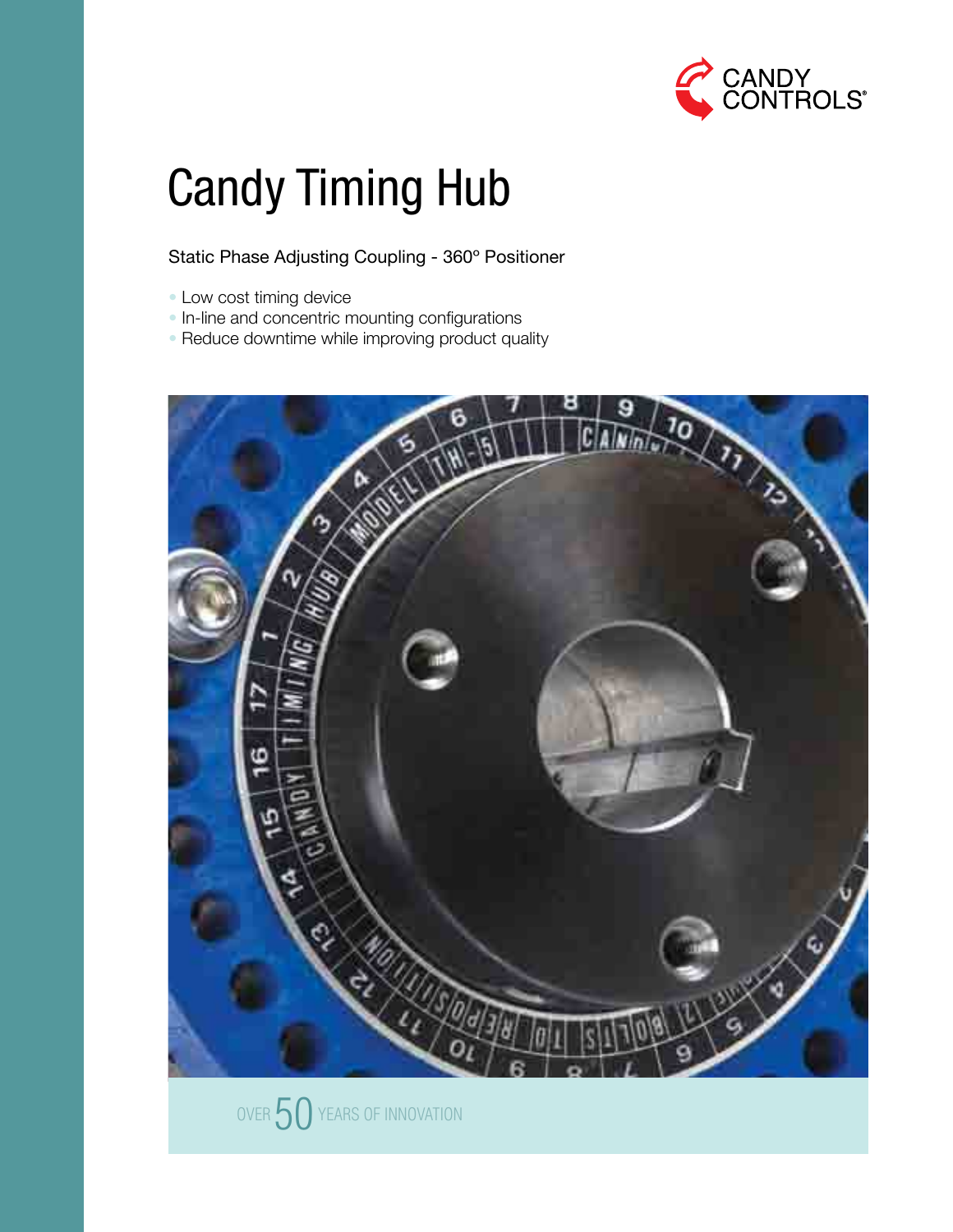# **Typical Applications**



Time flight or lug positions



Synchronize dispensers



Adjust feeder stroke



Position printing heads

# **Description**

The Candy Timing Hub is a low cost phase adjusting coupling designed for precise rotary positioning. While in motion, the Timing Hub operates as a rigid shaft coupling. In the static position, it is possible to relocate one of the Timing Hub's flanges relative to the other, thus changing the rotary position of the output element. When both flanges are secured with the use of drive bolts, the Timing Hub again operates as a rigid shaft coupling.

The ability to advance and retard the position of various machine components is too often accomplished by friction-type clamping mechanisms. Such methods often slip under moderate shock loads, resulting in unnecessary and costly downtime. The Timing Hub eliminates the need for such devices, offering the most economical means of positive position control.



# **Principle of Operation**

The Timing Hub consists of three major elements: the front flange with 34 holes located about its perimeter, a back flange with 32 holes located about its perimeter, and a pair of drive bolts. The ratio of 34:32 provides for two unobstructed holes for virtually any flange position. These unobstructed holes, located 180 degrees apart, receive the drive bolts, thus securing the flanges together, allowing torque to be transmitted from one to the other.

In operation, the front flange is typically keyed and locked to the drive shaft, while the back flange carries the driven shaft, gear or pulley. When the output element (chain flights, printing cylinder, applicator head etc.) requires adjustment, simply remove the drive bolts, rotate the back flange to the appropriate phase angle and reassemble the Timing Hub. Each consecutive set of holes creates 2/3 of 1 degree phase adjustment.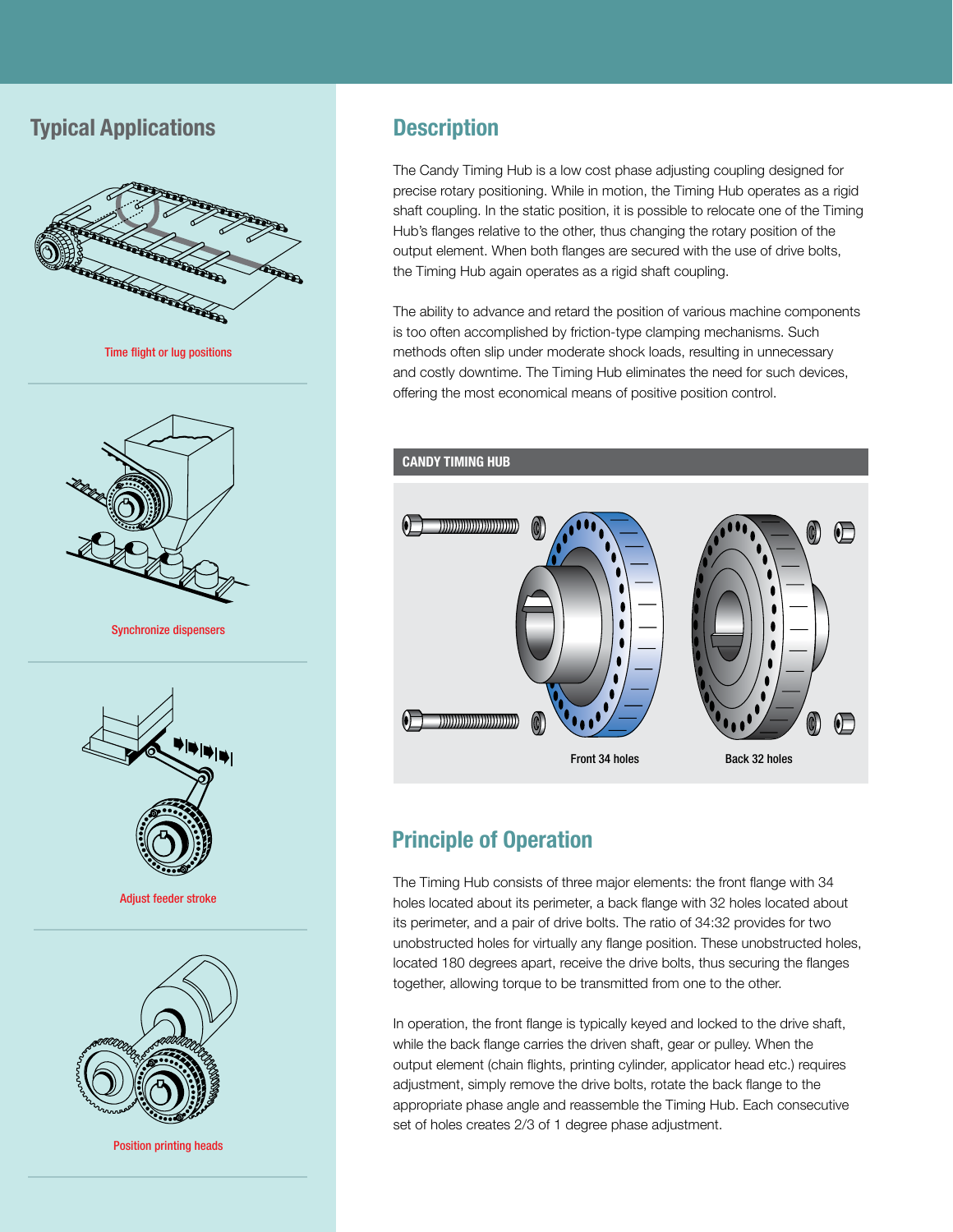#### **Construction**

The Timing Hub consists of two flanges and a pair of drive bolts. Each flange is fabricated from a steel hub and a Dupont Zytel mold. Standard hubs are steel with a black oxide finish. The Timing Hub may also be supplied with stainless steel hubs for operation in harsh environments.

The steel hubs are machined to size with pockets which accept the molded Zytel flanges. The Timing Hub flanges with the holes located about the perimeter are then secured together with the use of chrome plated drive bolts.



#### **Positional Accuracy**

Each Timing Hub is supplied with a reference scale on the front hub providing easy location of the unobstructed holes; i.e. hole #10 and the other hole #10 are 180 degrees apart. By changing the location of the drive bolts from the #10 holes to the #9 holes, the rotational position of the output is adjusted by 2/3 of 1 degree.

The largest possible error for each adjustment is 1/2 of an increment, or 1/3 of 1 degree which results in an average positional accuracy of 1/6 of 1 degree.

# **Technical Data Mounting/Installation**

The Timing Hub may be installed in a machine either as an in-line coupling, used to advance or retard the position of the output shaft, or as a concentric shaft coupling providing phase adjustment for parallel shafts.

*Note:* The Timing Hub is not designed to accommodate misaligned shafts. Misalignment must be isolated from the Timing Hub using either shaft bearing supports or a flexible coupling adapter.

#### **In-line Shaft Coupling**

In order to ensure proper shaft alignment, either the driven or driving shaft should pass completely through one hub and pilot into the other by at least an 1/8".



#### **Concentric Shaft Coupling**

The shaft should pass completely through the attached gear or pulley and the Timing Hub at the uniform diameter with a tight fit.